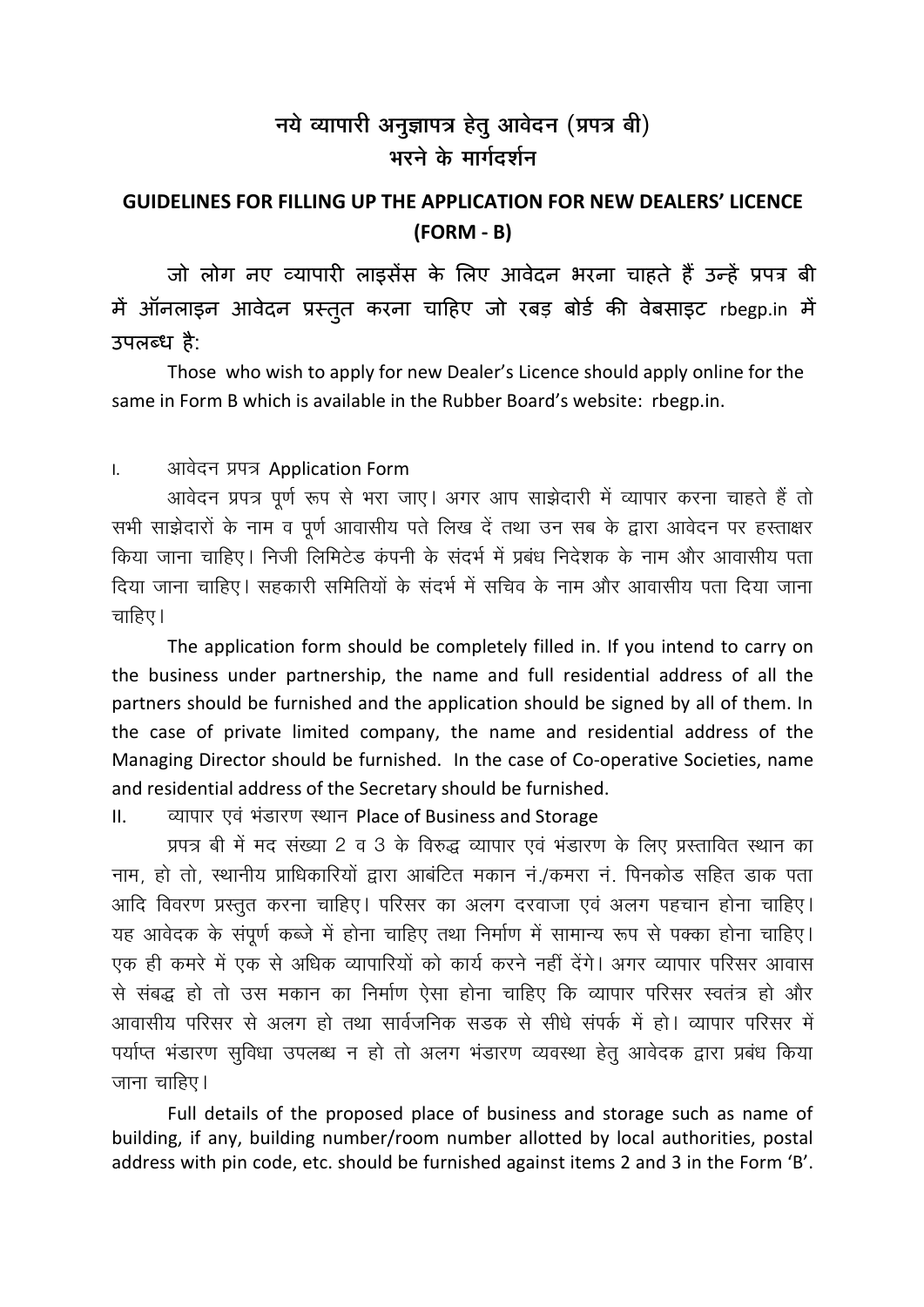**The premises should have separate enclosures and separate entity. It should be in the exclusive possession of the applicant and it should be reasonably sound in construction. More than one dealer will not be permitted to function in the same room.** If the business premises is attached to a residence, the nature of the construction of the premises in the building should be such that the business premises is independent and separate from that of the residential portion and shall have direct access from the public road. If sufficient storage facilities are not available in the business premises arrangements for separate storage should be provided by the applicant.

III. + अनुज्ञापत्रशूल्क का प्रेषण Remittance of Licence Fee एनईएफटी के माध्यम से नीचे दिए खाते में अनुज्ञापत्र शुल्क प्रेषित किया जा सकता है। Licence fee can be remitted in the following account through NEFT:

| खाता स.     | बैंक व शाखा              | खाता नाम              | आई एफ एस         | 3 वर्षों के लिए |
|-------------|--------------------------|-----------------------|------------------|-----------------|
| Account No. | Bank & branch            | <b>Account Name</b>   | सी कोड           | लाइसेंस शुल्क   |
|             |                          |                       | <b>IFSC code</b> | Licence fee for |
|             |                          |                       |                  | 3 years         |
| 3173717326  | ऑफ<br>सेंटल<br>बैंक      | लाइसेंसिंग<br>ਰ       | CBIN0284150      | ₹ 3540/- (18%   |
|             | बोर्ड<br>इंडिया,<br>रबड़ | उत्पाद<br>शुल्क       |                  | व से कर सहित    |
|             | शाखा                     | खाता                  |                  | including GST   |
|             | Bank<br>Central<br>0f    | &<br>Licensing        |                  | @ 18%)          |
|             | Rubber<br>India,         | <b>Excise</b><br>Duty |                  |                 |
|             | <b>Board Branch</b>      | Account               |                  |                 |

सुलभ सदभे हेतु आवेदन के अग्रेषण पत्र में यूटीआर नं. तथा तारीख सूचित करें। शुल्क का प्रेषण उप निदेशक (लाइसेंसिंग), रबड़ बोर्ड के नाम कोइयम में देय डिमांड ड्राफ्ट दवारा भी किया जा सकता है।

The UTR number and date shall also be indicated in the forwarding letter of the application for ready reference. It can also be remitted by Demand Draft drawn in favour of the **Dy. Director (Licensing), Rubber Board, payable at Kottayam.** 

IV. + आवेदन के साथ निम्नलिखित दस्तावेज संलग्न किए जाएंगे।

The application shall accompany the following documents

| प्रमाण के रूप में आधार कार्ड,<br>पहचान<br>पहचान पत्र, पान कार्ड, ड्राइविंग<br>मतदाता<br>लाइसेंस जैसे सरकार दवारा जारी किसी<br>पहचान पत्र की स्वयं अनूप्रमाणित प्रति। | यथास्थिति व्यवस्थापक/साझेदार/निदेशक के Self attested copy of any identity card issued<br>by the Government in respect of<br>proprietor/partners/Director as the case<br>may be such as Adhar card, Voters Identity<br>card, Pan card, Driving licence as a proof of<br>identity |
|----------------------------------------------------------------------------------------------------------------------------------------------------------------------|---------------------------------------------------------------------------------------------------------------------------------------------------------------------------------------------------------------------------------------------------------------------------------|
|                                                                                                                                                                      | पता के प्रमाण के रूप में Self attested copy of any of the above or                                                                                                                                                                                                              |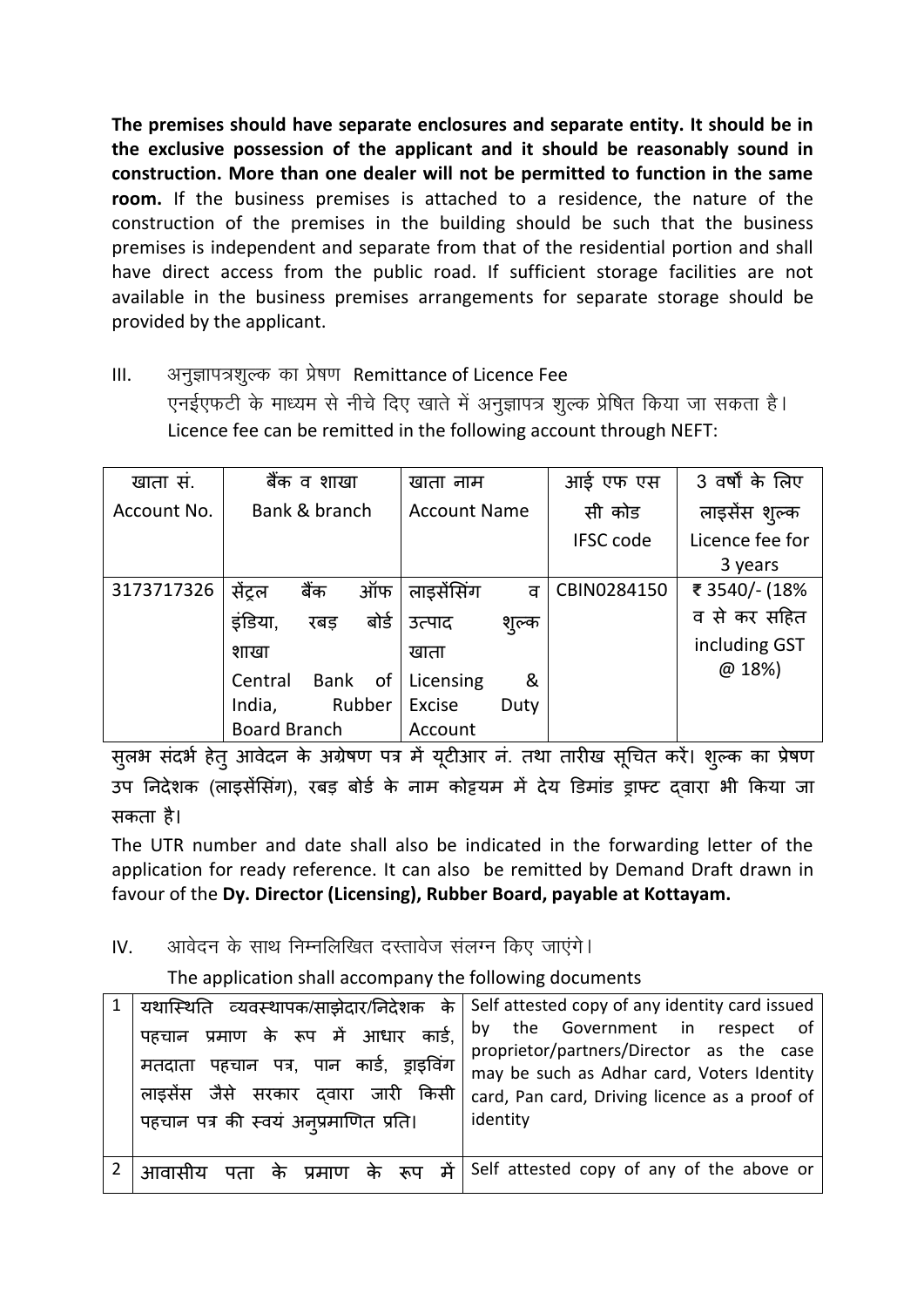|   | बैंक<br>में<br>किसी<br>या<br>एक<br>उपयेक्त<br>विवरणी/टेलिफोन बिल/बिजली<br>के<br>बिल<br>स्वयं अनुप्रमाणित प्रति। | bank statement/Telephone bill/Electricity bill<br>as proof of residence address |
|---|-----------------------------------------------------------------------------------------------------------------|---------------------------------------------------------------------------------|
| 3 | *व्यापार स्थान तथा भंडारण स्थान के कब्जे                                                                        | Documents to prove the right of                                                 |
|   | के अधिकार साबित करने के दस्तावेज                                                                                | possession of the place of business and                                         |
|   |                                                                                                                 | place of storage.                                                               |
| 4 | **साझेदारी<br>संस्था/निजी<br>लिमिटेड                                                                            | **Documents in support of partnership                                           |
|   |                                                                                                                 | firm/private limited company/ co-operative                                      |
|   | में<br>कंपनी/सहकारी समिति के समर्थन                                                                             |                                                                                 |
|   | प्रस्तुत करने के दस्तावेज                                                                                       | society                                                                         |

\*व्यापार स्थान तथा भंडारण स्थान के कब्जे के अधिकार साबित करने के दस्तावेज (प्रस्तावित व्यापार स्थान तथा भंडारण स्थान आवेदक के स्वामित्व के हो तो मद सं 1 तथा 2 के अधीन के दस्तावेज आवश्यक नहीं है।)**Documents to** prove the right of possession of the place of business and place of storage. (If the proposed place of business and place of storage are owned by the applicant/documents under items (i) and (ii) are not required)

1) मकान कर रसीद/स्वामित्व प्रमाणपत्र की स्वयं अनुप्रमाणित प्रतिलिपि ।

Self attested copy of the latest building tax receipt/ownership certificate.

2) अद्यतन किराया रसीद

Latest rent receipt

3) अगर किराये पर लिया है तो न्यूनतम ₹100/- मूल्य के स्टाम्प कागज़ में दोनों मकान मालिक तथा आवेदक द्वारा हर एक पृष्ठ पर हस्ताक्षरित किराया करार की स्वयं अनुप्रमाणित प्रतिलिपि।

Self attested copy of the rent agreement on stamp paper worth ₹100/- signed by both the building owner and the applicant, if taken on rent.

\*\* साझेदारी संस्था, निजी लिमिटेड कंपनी या सहकारी समिति के मामले में प्रस्तुत करने के दस्तावेज Documents to be produced in the case of partnership firm, private limited company or co-operative society 1) अगर आवेदक एक साझेदारी संस्था हो तो साझेदारी विलेख की स्वयं अनुप्रमाणित प्रतिलिपि

A copy of the partnership deed duly Self attested if the applicant is a partnership firm

2) आवेदक एक निजी लिमिटेड कंपनी हो तो कंपनी के निगमन प्रमाणपत्र की प्रतिलिपि तथा कंपनी के ज्ञापन एवं संगम विलेख की प्रतिलिपि ।

A copy of the Certificate of Incorporation and a copy of the Memorandum and Articles of Association of the company if the applicant is a private limited company.

3) अगर आवेदक एक सहकारी समिति हो तो समिति के उप नियम की स्वयं अनुप्रमाणित प्रति तथा संबंधित रजिस्ट्रार द्वारा जारी पंजीयन प्रमाणपत्र की प्रति।

Self attested copy of the bye-law of the society if the applicant is a co-operative society and copy of registration certificate issued by the concerned Registrar.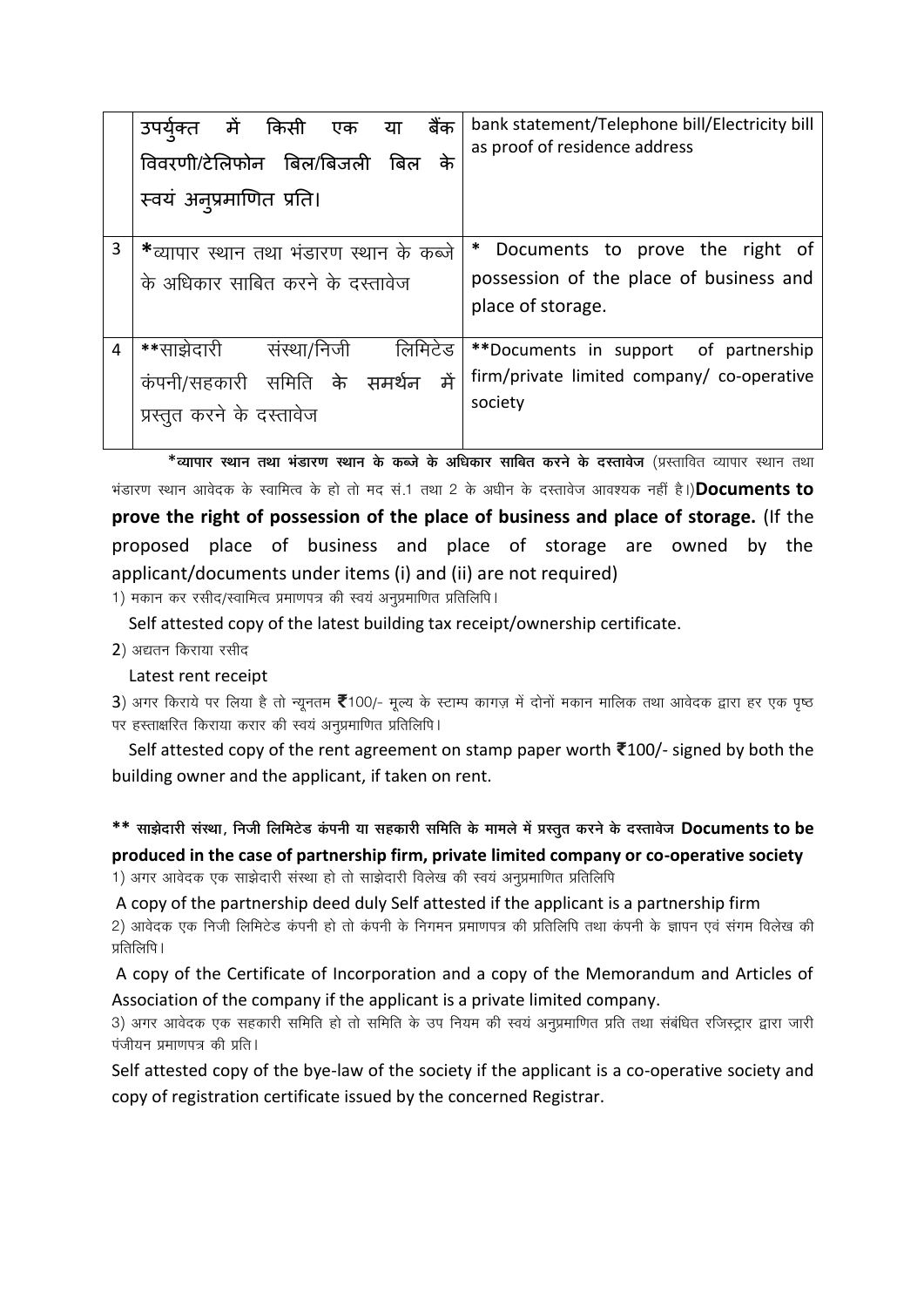आवेदन भरने के बाद उसे पहले ऑनलाइन में प्रस्तुत करना चाहिए तथा उसका एक प्रिंट आउट निकालें। साझेदारी संस्था हेत् व्यवस्थापक/सभी साझेदारों दवारा विधिवत् हस्ताक्षर करेंगे/प्राइवेट लि. कंपनी हो तो प्रबंधक निदेशक द्वारा/सहकारी समिति हो तो सचिव हस्ताक्षर करेंगे तथा उपर्युक्त संबंधित दस्तावेजों के साथ निम्न लिखित पते पर भेज देंगे।

After filling up the application first it should be submitted online and then take a print out. It shall be duly signed by the proprietor/all the partners in case of partnership/Managing Director in case of Pvt. Ltd. Company/Secretary in case of Cooperative Society and to be send along with above relevant documents to:

| उप निदेशक (लाइसेंसिंग)    | The Deputy Director (Licensing),                 |  |
|---------------------------|--------------------------------------------------|--|
| लाइसेंसिंग प्रभाग,        | Licensing Division,<br>Rubber Board Head Office, |  |
| रबड़ बोर्ड मुख्य कार्यालय | Kottayam - 686 002, Kerala.                      |  |
| कोइयम- 686 002, केरल      |                                                  |  |

.<br>रबड़ बेचने या अन्य तरह से निपटाने तथा खरीदने या अन्य तरह से अर्जित करने के इच्छुक सभी व्यक्तियों को रबड़ बोर्ड द्वारा जारी वैध लाइसेंस रखना चाहिए; अन्यथा वे कारावास या जुर्माना या दोनों से दंडनीय होंगे। रबड़ बोर्ड को लाइसेंस शुल्क के प्रेषण के साथ लाइसेंस के आवेदन प्रपत्र की केवल प्रस्तुति से आवेदक वैध लाइसेंसधारी नहीं समझेंगे जब तक कि आवेदक के नाम रबड़ बोर्ड द्वारा लाइसेंस जारी नहीं किया जाता।

Every person who wants to sell or otherwise dispose of and by or otherwise acquire rubber should possess a valid licence issued by the Rubber Board; otherwise he shall be punishable with imprisonment or with fine or with both. Mere submission of application form for licence alongwith remittance of licence fee to Rubber Board shall not be deemed that the applicant is a valid licence holder unless the licence issued by the Rubber Board in favour of the applicant.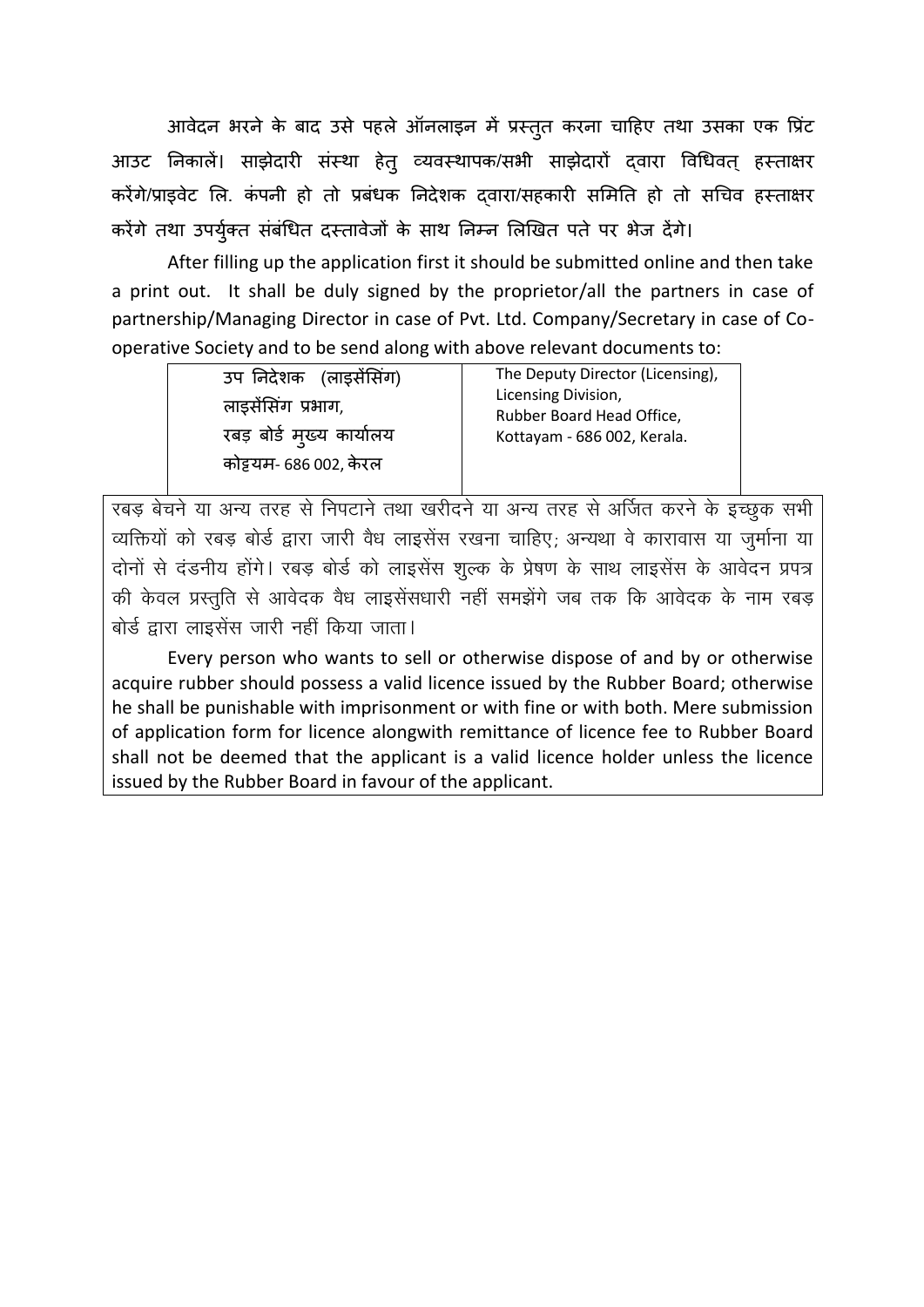$\frac{\partial u}{\partial \sigma}$  From

सेवा में To उपनिदेशक (लाइसेंसिंग) The Dy. Director (Licensing) रबड़ बोर्ड मुख्यालय Rubber Board Head Office कोट्टयम Kottayam – 686 002.

महोदय Sir.

रबड़ व्यापार करने हेतु रबड़ अधिनियम 1947 की धारा 14 के अधीन अनुज्ञापत्र जारी करने के लिए विचार करने हेतु निम्नलिखित दस्तावेज इसके साथ भेज रहा हैं/ रहे हैं।

I/We/am/are forwarding herewith the following documents for consideration of issue of licence to deal in rubber under Section 14 of the Rubber Act 1947

- 1. प्रपत्र बी में पूर्ण रूप से भरा गया आवेदन। Application in Form 'B' duly completed in all respects
- 2. 18% वस्तु सेवा कर मिलाकर ₹ 3540/- के अनुज्ञापत्र शुल्क एनईएफटी यूटीआर नं. /बैंक ड्राफ्ट संख्या डाफ्ट संलग्न है। Licence fee of ₹ 3540/- (including GST @ 18%/-) remitted by NEFT/Bank Draft enclosed.
- 3. व्यापार एवं भंडारण के प्रस्तावित स्थान संबंधी स्वामित्व प्रमाणपत्र/ मकान कर रसीद/ किराया करार व किराया रसीद Ownership Certificate/ Building Tax Receipt/ Rent Agreement & Rent Receipt in respect of proposed place of business and storage.
- 4. पहचान प्रमाण के रूप में विधिवत् स्वयं अन्पप्रमाणित आधार कार्ड/मतदाता पहचान पत्र/पान कार्ड/डाडविंग लाडसेंस की प्रति Self attested copy of Adhar card/Voters Identity card/Pan card/Driving licence as a proof of identity
- 5. आवासीय पता के प्रमाण के रूप में विधिवत् स्वयं अनूप्रमाणित आधार कार्ड/ मतदाता पहचान पत्र/पान कार्ड/डाडविंग लाडसेंस/बैंक विवरणी की प्रति।

Self attested Adhar card/Voters Identity card/ Pan card/ Driving licence/ bank statement/Telephone bill/Electricity bill as proof of residence address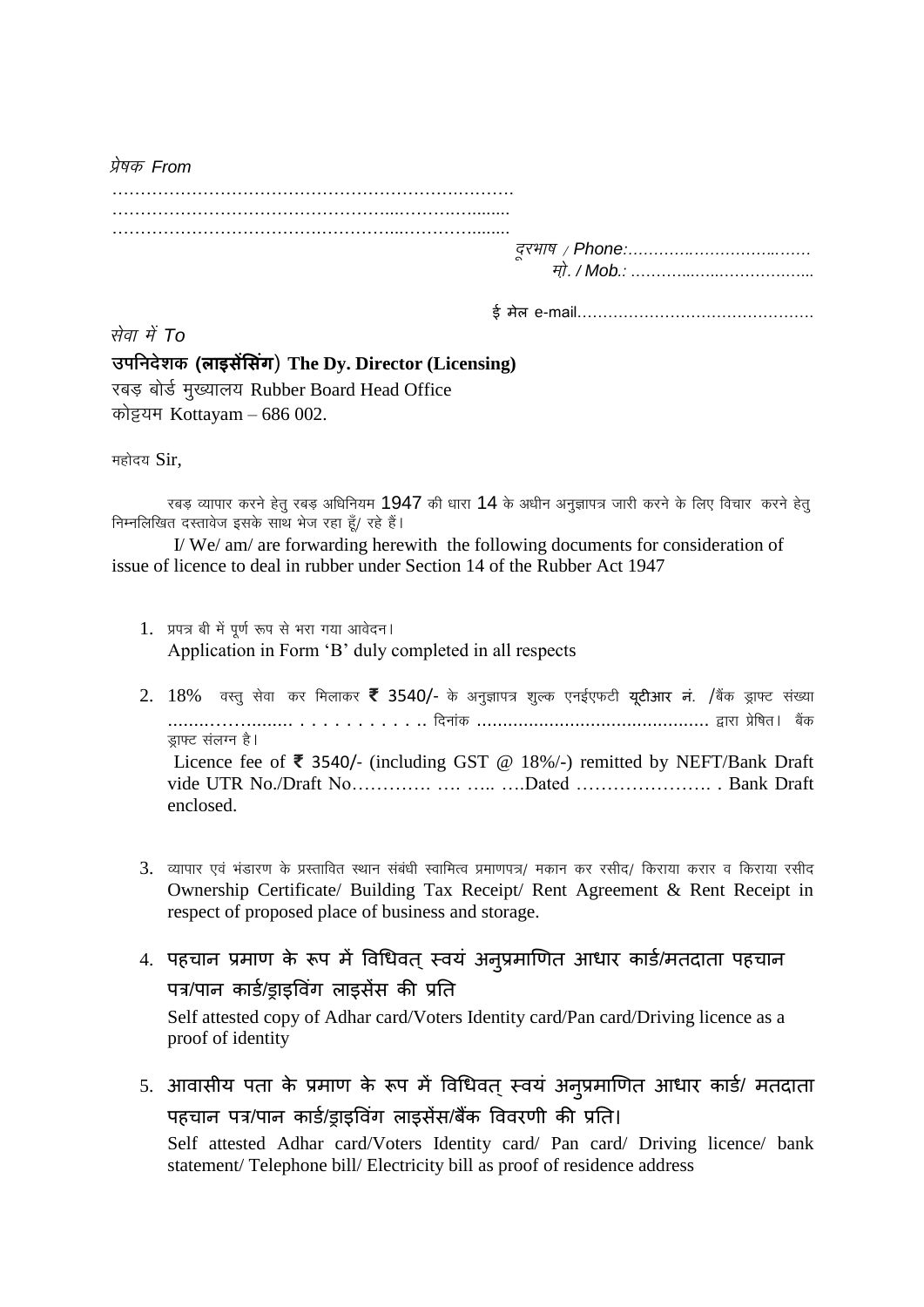- 6. मालिक/प्रत्येक साझेदार/ प्रबंध निदेशक का एक अतिरिक्त फोटोग्राफ An extra photograph of the Proprietor/ each Partner/ Managing Director.
- 7. अगर आवेदक एक साझेदारी संस्था हो तो साझेदारी विलेख की स्वयं अनप्रमाणित प्रतिलिपि/ आवेदक एक निजी लिमिटेड कंपनी हो तो कंपनी के निगमन प्रमाणपत्र तथा कंपनी के ज्ञापन एवं संगम विलेख की प्रतिलिपि/आवेदक एक सहकारी समिति हो तो समिति के उप नियम की स्वयं अनुप्रमाणित प्रतिलिपि तथा संबंधित रजिस्ट्रार द्वारा जारी पंजीयन प्रमाणपत्र की प्रतिलिपि।

A self attested copy of the partnership deed in case of partnership firm/ Certificate of Incorporation and a copy of the Memorandum and Articles of Association of the company in case of company/ bye-law of the society if the applicant is a co-operative society and copy of registration certificate issued by the concerned Registrar in case of co-operative society

मैं प्रमाणित करता हूँ / हम प्रमाणित करते हैं कि मैंने/ हमने मुझे/ हमें प्रेषित अनुदेशों में बतायी गयी सभी आवश्यकताओं का अब अनुपालन किया है।

I/We certify that I/We have now complied with all the requirements mentioned in your instructions to applicants sent to me/ us.

भवदीय Yours faithfully,

स्थान Place: दिनांक **Date:** 

हस्ताक्षर Signature: आवेदक का नाम Name of the Applicant: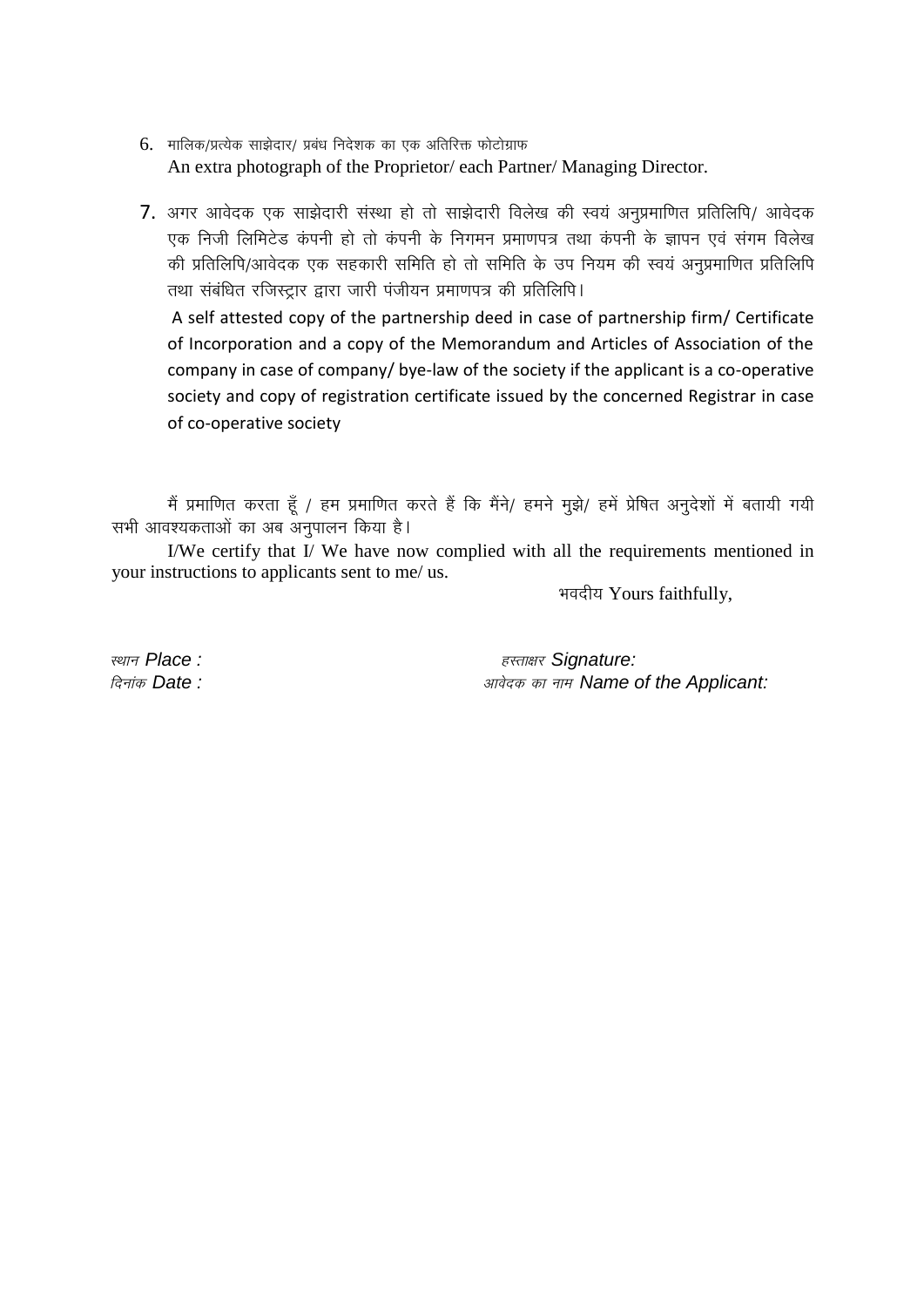## **|É{ÉjÉ ¤ÉÒ FORM B**  $[$ नियम 39 (1) देखिए See Rule 39 (1)] **®ú¤Éc÷ ¤ÉÉäbÇ÷ THE RUBBER BOARD**

रबड़ के व्यापार करने हेतु विशेष अनुज्ञापत्र के लिए आवेदन Application for the issue of a Special Licence to deal in rubber

- 1. संस्था का नाम (साफ अक्षरों में) Name of the firm (in block letters)
- 2. व्यापार स्थान का पूरा पता Address in full of the place of business
- 3. भंडारण स्थान का पूरा पता Address in full of the place of storage
- 4. व्यवस्थापक/भागीदार/निदेशक का पूरा नाम, उम्र एवं स्थायी पता जैसा मामला हो Full name, age and permanent address of Proprietor/ Partners/Directors as the case may be

- 5. (क) क्या आप रबड़ बोर्ड के अधीन अनुज्ञापत्रित रबड़ व्यापारी रहे ?
	- (a) Have you been a licensed rubber dealer under the Rubber Board?
	- (ख) हाँ तो व्यापारी पंजीयन संख्या उद्धत करें
	- (b) If so, please quote your Dealer's Reg.No.
- 6. आप किस तारीख से रबड़ का व्यापार कर रहे हैं ? From what date have you been dealing in rubber?
- 7. निवेश की गयी पूँजी या संस्था की वित्तीय स्थिति Invested Capital or Financial Standing of the firm